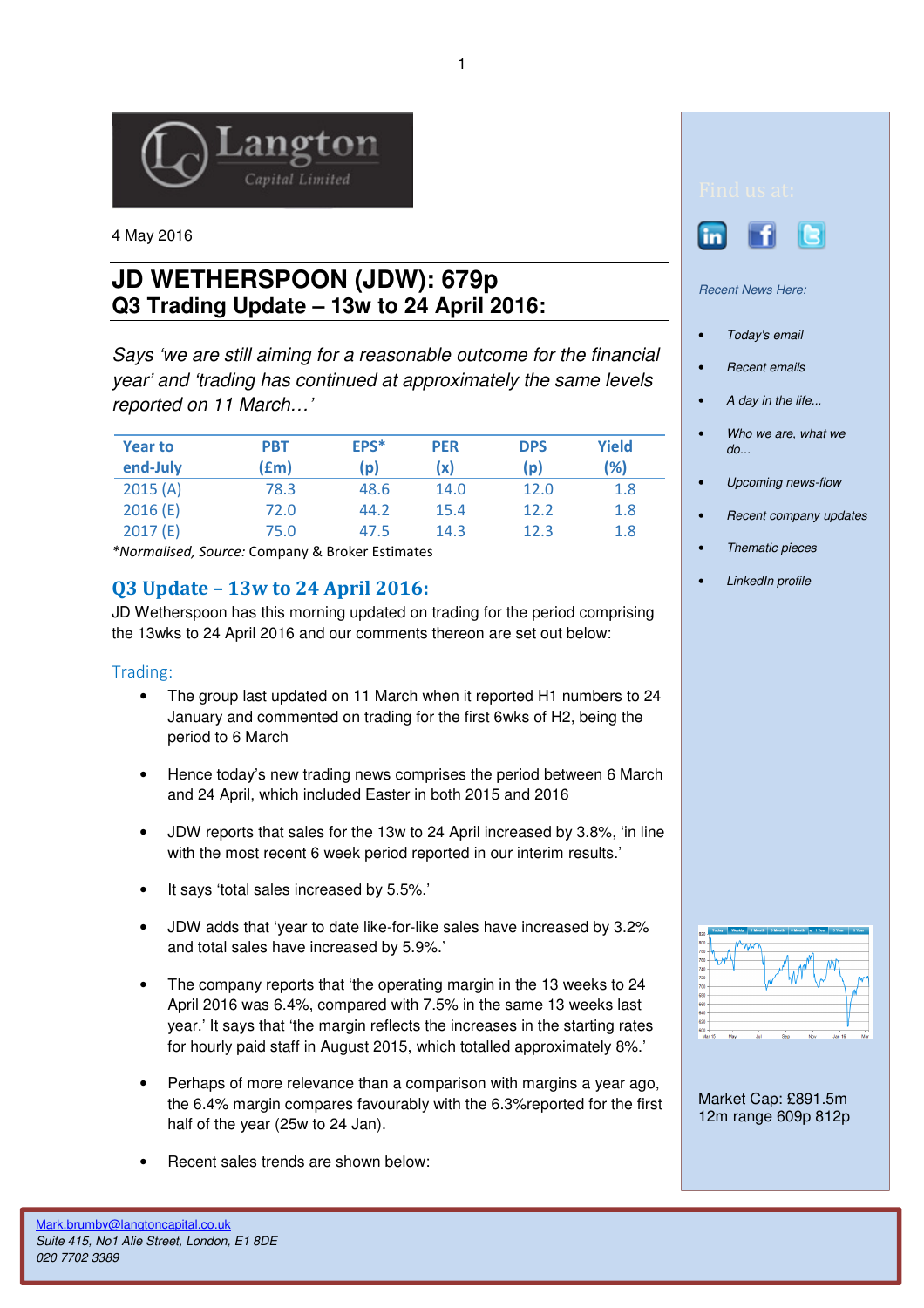| <b>Financial Period</b> | <b>LfL Sales</b> |  |
|-------------------------|------------------|--|
|                         | (%)              |  |
| Full year 2008/09       | $+1.2$           |  |
| Full year 2009/10       | $+0.1$           |  |
| Full year 2010/11       | $+2.1$           |  |
| Q1 2011/12              | $+1.1$           |  |
| H1                      | $+2.1$           |  |
| Q <sub>3</sub>          | $+2.0$           |  |
| Full year 2011/12       | $+3.2$           |  |
| Q1 2012/13              | $+7.1$           |  |
| H1                      | $+6.9$           |  |
| Q <sub>3</sub>          | $+6.3$           |  |
| Full year 2012/13       | $+5.3$           |  |
| Q1                      | $+3.7$           |  |
| Q2 (first 12w)          | $+6.7$           |  |
| H1                      | $+5.2$           |  |
| Q <sub>3</sub>          | $+6.2$           |  |
| Full year 2013/14       | $+5.5$           |  |
| First 6w 2014/15        | $+6.3$           |  |
| Q1                      | $+6.3$           |  |
| Q2 (12w)                | $+2.8$           |  |
| H1                      | $+4.5$           |  |
| 13wks to 26 April 15    | $+1.7$           |  |
| 39wks to 26 April 15    | $+3.6$           |  |
| 11wks to 12 July 15     | $+2.9$           |  |
| Full year 2014/15       | $+3.3$           |  |
| Q1                      | $+2.4$           |  |
| Q <sub>2</sub>          | $+3.3$           |  |
| H1 2015/16              | $+2.9$           |  |
| First 6wks of H2        | $+3.7$           |  |
| 13w to 24 April 16      | $+3.8$           |  |
| FY15/16 to date         | $+3.2$           |  |

#### **Tab.1. Recent Sales Trends:**

Source: Company Reports

#### Balance Sheet, Debt & Outlook:

- The group reports that it has opened 8 new pubs since the start of the financial year and has closed 19, of which 8 have been sold.
- It says 'we expect to open 16 new pubs in this financial year. There will be around £5m of exceptional non-cash losses in this financial year, associated with the disposal programme.'
- Re the group's finances, JDW reports 'the Company remains in a sound financial position.' It adds 'net debt at the end of this financial year is currently expected to be around £650m.'
- JDW reminds investors that it has spent some £37.3m on buying back its shares in the current financial year to date

#### Conclusion:

• Chairman Tim Martin reports that 'sales during the quarter have continued at approximately the same levels reported on 11 March 2016 in our interim statement.'